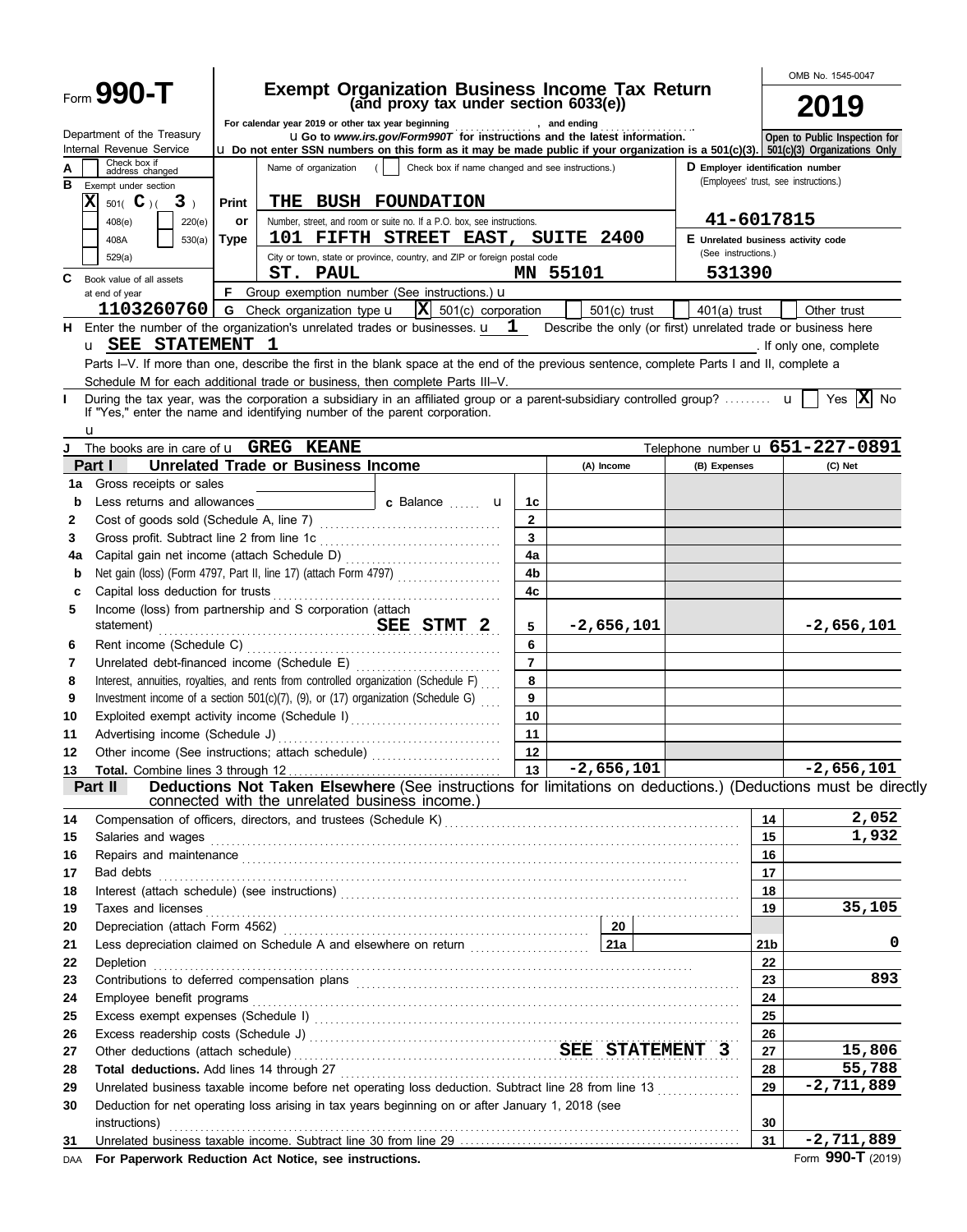|             | Form 990-T (2019) THE BUSH FOUNDATION                                                                                                                                               |                 | 41-6017815   |                |               | Page 2                                                                                  |
|-------------|-------------------------------------------------------------------------------------------------------------------------------------------------------------------------------------|-----------------|--------------|----------------|---------------|-----------------------------------------------------------------------------------------|
|             | <b>Total Unrelated Business Taxable income</b><br>Part III                                                                                                                          |                 |              |                |               |                                                                                         |
| 32          | Total of unrelated business taxable income computed from all unrelated trades or businesses (see                                                                                    |                 |              |                |               |                                                                                         |
|             | instructions)                                                                                                                                                                       |                 |              |                | 32            | <u>-2,711,889</u>                                                                       |
| 33          | Amounts paid for disallowed fringes                                                                                                                                                 |                 |              |                | 33            |                                                                                         |
| 34          |                                                                                                                                                                                     |                 |              |                | 34            |                                                                                         |
| 35          | Total unrelated business taxable income before pre-2018 NOLs and specific deductions. Subtract line                                                                                 |                 |              |                |               |                                                                                         |
|             | 34 from the sum of lines 32 and 33                                                                                                                                                  |                 |              |                | 35            | <u>-2,711,889</u>                                                                       |
|             | Deductions for net operating loss arising in tax years beginning before January 1, 2018 (see                                                                                        |                 |              |                |               |                                                                                         |
| 36          |                                                                                                                                                                                     |                 |              |                |               |                                                                                         |
|             | instructions)                                                                                                                                                                       |                 |              |                | 36            |                                                                                         |
| 37          | Total of unrelated business taxable income before specific deduction. Subtract line 36 from line 35                                                                                 |                 |              |                | 37            | $-2,711,889$                                                                            |
| 38          | Specific deduction (Generally \$1,000, but see line 38 instructions for exceptions)                                                                                                 |                 | 38           | 1,000          |               |                                                                                         |
| 39          | Unrelated business taxable income. Subtract line 38 from line 37. If line 38 is greater than line 37,                                                                               |                 |              |                |               |                                                                                         |
|             |                                                                                                                                                                                     |                 |              |                | 39            | $-2,711,889$                                                                            |
|             | <b>Part IV Tax Computation</b>                                                                                                                                                      |                 |              |                |               |                                                                                         |
| 40          | Organizations Taxable as Corporations. Multiply line 39 by 21% (0.21)                                                                                                               |                 |              | ▶              | 40            |                                                                                         |
| 41          | Trusts Taxable at Trust Rates. See instructions for tax computation. Income tax on                                                                                                  |                 |              |                |               |                                                                                         |
|             | the amount on line 39 from: $\Box$ Tax rate schedule or $\Box$ Schedule D (Form 1041)                                                                                               |                 |              |                | 41            |                                                                                         |
| 42          |                                                                                                                                                                                     |                 |              |                | 42            |                                                                                         |
| 43          |                                                                                                                                                                                     |                 |              |                | 43            |                                                                                         |
| 44          |                                                                                                                                                                                     |                 |              |                | 44            |                                                                                         |
| 45          |                                                                                                                                                                                     |                 |              |                | 45            | 0                                                                                       |
|             | Part V<br><b>Tax and Payments</b>                                                                                                                                                   |                 |              |                |               |                                                                                         |
| 46a         | Foreign tax credit (corporations attach Form 1118; trusts attach Form 1116)                                                                                                         | 46а             |              |                |               |                                                                                         |
| b           | Other credits (see instructions)                                                                                                                                                    | 46b             |              |                |               |                                                                                         |
|             | General business credit. Attach Form 3800 (see instructions) [[[[[[[[[[[[[[[[[[[[[[[[[]]]]]]]]]                                                                                     | 46c             |              |                |               |                                                                                         |
| d           | Credit for prior year minimum tax (attach Form 8801 or 8827)                                                                                                                        | 46d             |              |                |               |                                                                                         |
| е           |                                                                                                                                                                                     |                 |              |                | 46e           |                                                                                         |
| 47          | Subtract line 46e from line 45                                                                                                                                                      |                 |              |                | 47            |                                                                                         |
| 48          | Other taxes.                                                                                                                                                                        |                 |              |                | 48            |                                                                                         |
|             | Check if from:                                                                                                                                                                      |                 |              |                | 49            | 0                                                                                       |
| 49          |                                                                                                                                                                                     |                 |              |                | 50            |                                                                                         |
| 50          | 2019 net 965 tax liability paid from Form 965-A or Form 965-B, Part II, column (k) line 3                                                                                           |                 |              |                |               |                                                                                         |
| 51a         |                                                                                                                                                                                     | <b>51a</b> l    | 205,737      |                |               |                                                                                         |
| b           |                                                                                                                                                                                     | 51 <sub>b</sub> | 300,000      |                |               |                                                                                         |
|             |                                                                                                                                                                                     | 51c             |              |                |               |                                                                                         |
| d           | Foreign organizations: Tax paid or withheld at source (see instructions)                                                                                                            | 51d             |              |                |               |                                                                                         |
|             |                                                                                                                                                                                     | <b>51e</b>      |              |                |               |                                                                                         |
|             | Credit for small employer health insurance premiums (attach Form 8941)                                                                                                              | 51f             |              |                |               |                                                                                         |
| g           | Other credits, adjustments, and payments:                                                                                                                                           |                 |              |                |               |                                                                                         |
|             | Other Total <b>u</b> 51g<br>Form 4136                                                                                                                                               |                 |              |                |               |                                                                                         |
| 52          | Total payments. Add lines 51a through 51g                                                                                                                                           |                 |              |                | 52            | 505,737                                                                                 |
| 53          | Estimated tax penalty (see instructions). Check if Form 2220 is attached [                                                                                                          |                 | $\mathbf{u}$ |                | 53            |                                                                                         |
| 54          |                                                                                                                                                                                     |                 |              | u              | 54            | 0                                                                                       |
| 55          | Overpayment. If line 52 is larger than the total of lines 49, 50, and 53, enter amount overpaid                                                                                     |                 |              | u              | 55            | 505,737                                                                                 |
| 56          | Enter the amount of line 55 you want: Credited to 2020 estimated tax $\mathbf u$                                                                                                    |                 | Refunded u   |                | 56            | 505,737                                                                                 |
|             | Statements Regarding Certain Activities and Other Information (see instructions)<br><b>Part VI</b>                                                                                  |                 |              |                |               |                                                                                         |
| 57          | At any time during the 2019 calendar year, did the organization have an interest in or a signature or other authority                                                               |                 |              |                |               | Yes<br>No                                                                               |
|             | over a financial account (bank, securities, or other) in a foreign country? If "YES," the organization may have to file                                                             |                 |              |                |               |                                                                                         |
|             | FinCEN Form 114, Report of Foreign Bank and Financial Accounts. If "YES," enter the name of the foreign country                                                                     |                 |              |                |               |                                                                                         |
|             | here $\mathbf u$                                                                                                                                                                    |                 |              |                |               | X                                                                                       |
| 58          | During the tax year, did the organization receive a distribution from, or was it the grantor of, or transferor to, a foreign trust?                                                 |                 |              |                |               | $\mathbf x$                                                                             |
| 59          | If "YES," see instructions for other forms the organization may have to file.<br>Enter the amount of tax-exempt interest received or accrued during the tax year $\mathbf{\hat{u}}$ |                 |              |                |               |                                                                                         |
|             | Under penalties of perjury, I declare that I have examined this return, including accompanying schedules and statements, and to the best of my knowledge and belief, it             |                 |              |                |               |                                                                                         |
| <b>Sign</b> | true, correct, and complete. Declaration of preparer (other than taxpayer) is based on all information of which preparer has any knowledge.                                         |                 |              |                |               | May the IRS discuss this return<br>with the preparer shown below<br>(see instructions)? |
| <b>Here</b> | $\mathbf u$<br><b>U</b> CFO                                                                                                                                                         |                 |              |                |               |                                                                                         |
|             | Title<br>Signature of officer<br>Date                                                                                                                                               |                 |              |                |               | X<br>Yes<br>No                                                                          |
|             | Preparer's signature<br>Print/Type preparer's name                                                                                                                                  |                 | Date         |                | Check         | PTIN<br>if                                                                              |
| Paid        | GEORGIA AKINS<br>GEORGIA AKINS                                                                                                                                                      |                 |              |                | self-employed | P00950359                                                                               |
| Preparer    | AND COMPANY<br><b>AKINS HENKE</b><br>Firm's name                                                                                                                                    |                 |              | Firm's $EIN$ } |               | 46-3220328                                                                              |
|             | 600 INWOOD AVENUE NORTH, SUITE 160<br>Use Only                                                                                                                                      |                 |              |                |               |                                                                                         |
|             | 55128<br>OAKDALE, MN<br>Firm's address                                                                                                                                              |                 |              | Phone no.      |               | 651-636-3806                                                                            |
|             |                                                                                                                                                                                     |                 |              |                |               |                                                                                         |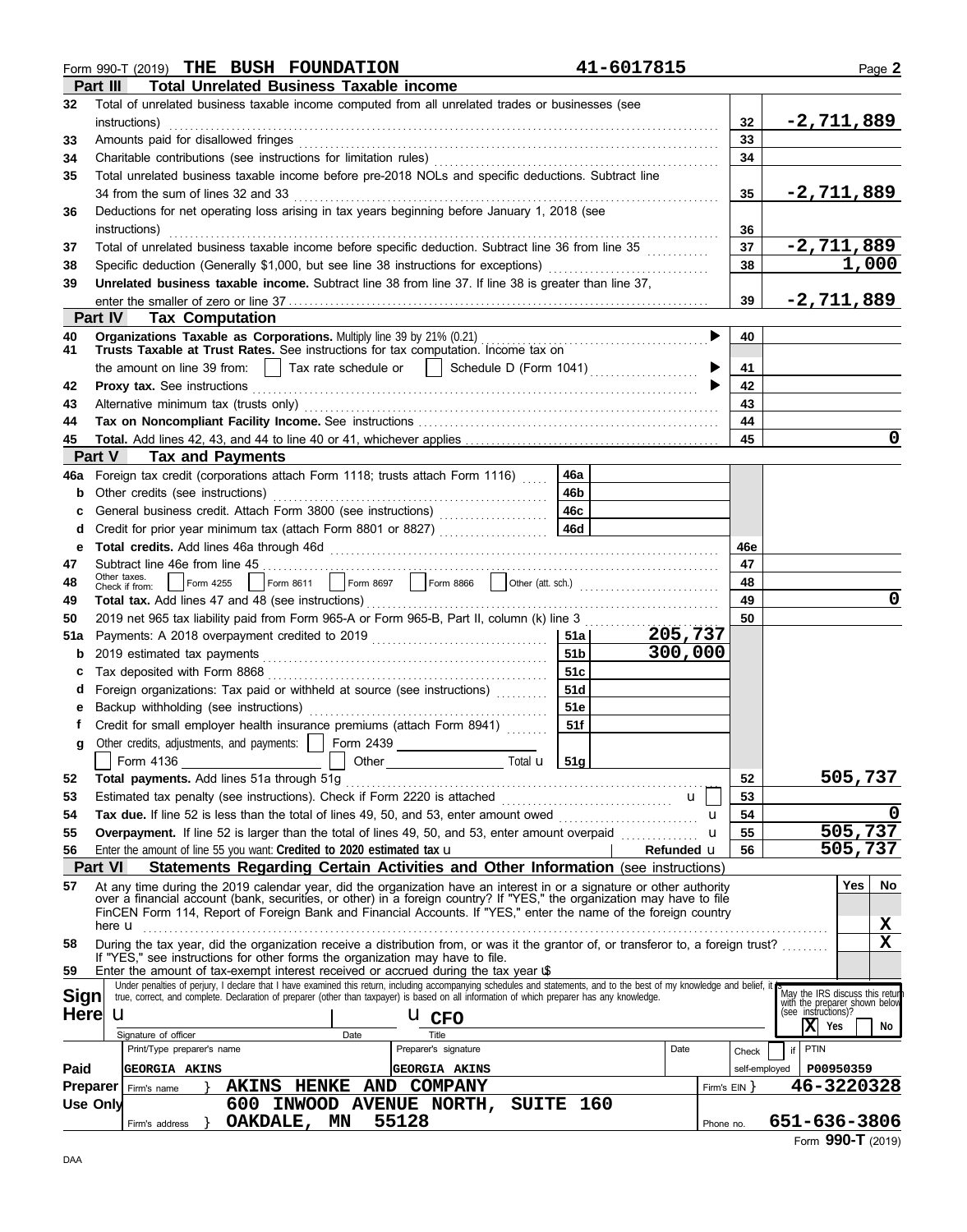|        | Form 990-T (2019) THE BUSH FOUNDATION                                                                         |                                                                                                                  |       |   |                                                       |                                                     | 41-6017815                                            |                                                    |     | Page 3 |  |
|--------|---------------------------------------------------------------------------------------------------------------|------------------------------------------------------------------------------------------------------------------|-------|---|-------------------------------------------------------|-----------------------------------------------------|-------------------------------------------------------|----------------------------------------------------|-----|--------|--|
|        | Schedule A - Cost of Goods Sold. Enter method of inventory valuation u                                        |                                                                                                                  |       |   |                                                       |                                                     |                                                       |                                                    |     |        |  |
| 1      | Inventory at beginning of year                                                                                | 1                                                                                                                |       | 6 |                                                       |                                                     |                                                       | 6                                                  |     |        |  |
| 2      |                                                                                                               | $\mathbf{2}$                                                                                                     |       |   | 7 Cost of goods sold. Subtract                        |                                                     |                                                       |                                                    |     |        |  |
| 3      | Cost of labor                                                                                                 | $\overline{3}$                                                                                                   |       |   | line 6 from line 5. Enter here and                    |                                                     |                                                       |                                                    |     |        |  |
| 4a     | Additional sec. 263A costs                                                                                    |                                                                                                                  |       |   | in Part I, line 2                                     |                                                     |                                                       | $\overline{7}$                                     |     |        |  |
|        | (attach schedule)                                                                                             | 4a                                                                                                               |       | 8 | Do the rules of section 263A (with respect to         |                                                     |                                                       |                                                    | Yes | No     |  |
| b      | Other costs<br>$(attack \ schedule) \dots \dots \dots \dots \dots \dots \dots$                                | 4 <sub>b</sub>                                                                                                   |       |   |                                                       |                                                     | property produced or acquired for resale) apply       |                                                    |     |        |  |
| 5      | <b>Total.</b> Add lines 1 through 4b                                                                          | $5\phantom{a}$                                                                                                   |       |   | to the organization?                                  |                                                     |                                                       |                                                    |     |        |  |
|        | Schedule C - Rent Income (From Real Property and Personal Property Leased With Real Property)                 |                                                                                                                  |       |   |                                                       |                                                     |                                                       |                                                    |     |        |  |
|        | (see instructions)                                                                                            | and the control of the control of the control of the control of the control of the control of the control of the |       |   |                                                       |                                                     |                                                       |                                                    |     |        |  |
|        | 1. Description of property                                                                                    |                                                                                                                  |       |   |                                                       |                                                     |                                                       |                                                    |     |        |  |
| (1)    | N/A                                                                                                           |                                                                                                                  |       |   |                                                       |                                                     |                                                       |                                                    |     |        |  |
| (2)    |                                                                                                               |                                                                                                                  |       |   |                                                       |                                                     |                                                       |                                                    |     |        |  |
| (3)    |                                                                                                               |                                                                                                                  |       |   |                                                       |                                                     |                                                       |                                                    |     |        |  |
| (4)    |                                                                                                               |                                                                                                                  |       |   |                                                       |                                                     |                                                       |                                                    |     |        |  |
|        |                                                                                                               | 2. Rent received or accrued                                                                                      |       |   |                                                       |                                                     |                                                       |                                                    |     |        |  |
|        | (a) From personal property (if the percentage of rent                                                         |                                                                                                                  |       |   | (b) From real and personal property (if the           |                                                     |                                                       | 3(a) Deductions directly connected with the income |     |        |  |
|        | for personal property is more than 10% but not                                                                |                                                                                                                  |       |   | percentage of rent for personal property exceeds      |                                                     |                                                       | in columns 2(a) and 2(b) (attach schedule)         |     |        |  |
|        | more than 50%)                                                                                                |                                                                                                                  |       |   | 50% or if the rent is based on profit or income)      |                                                     |                                                       |                                                    |     |        |  |
| (1)    |                                                                                                               |                                                                                                                  |       |   |                                                       |                                                     |                                                       |                                                    |     |        |  |
| (2)    |                                                                                                               |                                                                                                                  |       |   |                                                       |                                                     |                                                       |                                                    |     |        |  |
| (3)    |                                                                                                               |                                                                                                                  |       |   |                                                       |                                                     |                                                       |                                                    |     |        |  |
| (4)    |                                                                                                               |                                                                                                                  |       |   |                                                       |                                                     |                                                       |                                                    |     |        |  |
| Total  |                                                                                                               |                                                                                                                  | Total |   |                                                       |                                                     | (b) Total deductions.                                 |                                                    |     |        |  |
|        | (c) Total income. Add totals of columns 2(a) and 2(b). Enter                                                  |                                                                                                                  |       |   |                                                       |                                                     | Enter here and on page 1,                             |                                                    |     |        |  |
|        | here and on page 1, Part I, line 6, column (A)                                                                |                                                                                                                  |       |   | u                                                     |                                                     | Part I, line 6, column $(B)$ $U$                      |                                                    |     |        |  |
|        | Schedule E - Unrelated Debt-Financed Income (see instructions)                                                |                                                                                                                  |       |   |                                                       |                                                     |                                                       |                                                    |     |        |  |
|        |                                                                                                               |                                                                                                                  |       |   |                                                       |                                                     | 3. Deductions directly connected with or allocable to |                                                    |     |        |  |
|        | 1. Description of debt-financed property                                                                      |                                                                                                                  |       |   | 2. Gross income from or<br>allocable to debt-financed |                                                     | debt-financed property                                |                                                    |     |        |  |
|        |                                                                                                               |                                                                                                                  |       |   | property                                              | (a) Straight line depreciation<br>(attach schedule) |                                                       | (b) Other deductions                               |     |        |  |
|        |                                                                                                               |                                                                                                                  |       |   |                                                       |                                                     |                                                       | (attach schedule)                                  |     |        |  |
| (1)    | N/A                                                                                                           |                                                                                                                  |       |   |                                                       |                                                     |                                                       |                                                    |     |        |  |
| (2)    |                                                                                                               |                                                                                                                  |       |   |                                                       |                                                     |                                                       |                                                    |     |        |  |
| (3)    |                                                                                                               |                                                                                                                  |       |   |                                                       |                                                     |                                                       |                                                    |     |        |  |
| (4)    |                                                                                                               |                                                                                                                  |       |   |                                                       |                                                     |                                                       |                                                    |     |        |  |
|        | 4. Amount of average<br>acquisition debt on or                                                                | 5. Average adjusted basis<br>of or allocable to                                                                  |       |   | 6. Column                                             |                                                     |                                                       | 8. Allocable deductions                            |     |        |  |
|        | allocable to debt-financed                                                                                    | debt-financed property                                                                                           |       |   | 4 divided                                             |                                                     | 7. Gross income reportable<br>(column 2 x column 6)   | (column 6 x total of columns                       |     |        |  |
|        | property (attach schedule)                                                                                    | (attach schedule)                                                                                                |       |   | by column 5                                           |                                                     |                                                       | $3(a)$ and $3(b)$ )                                |     |        |  |
| (1)    |                                                                                                               |                                                                                                                  |       |   | %                                                     |                                                     |                                                       |                                                    |     |        |  |
| (2)    |                                                                                                               |                                                                                                                  |       |   | %                                                     |                                                     |                                                       |                                                    |     |        |  |
| (3)    |                                                                                                               |                                                                                                                  |       |   | %                                                     |                                                     |                                                       |                                                    |     |        |  |
| (4)    |                                                                                                               |                                                                                                                  |       |   | %                                                     |                                                     |                                                       |                                                    |     |        |  |
|        |                                                                                                               |                                                                                                                  |       |   |                                                       |                                                     | Enter here and on page 1,                             | Enter here and on page 1,                          |     |        |  |
|        |                                                                                                               |                                                                                                                  |       |   |                                                       |                                                     | Part I, line 7, column (A).                           | Part I, line 7, column (B).                        |     |        |  |
| Totals |                                                                                                               |                                                                                                                  |       |   | u                                                     |                                                     |                                                       |                                                    |     |        |  |
|        | Total dividends-received deductions included in column 8 [11] [2010] [2010] [2010] [2010] [2010] [2010] [2010 |                                                                                                                  |       |   |                                                       |                                                     | u                                                     |                                                    |     |        |  |

Form **990-T** (2019)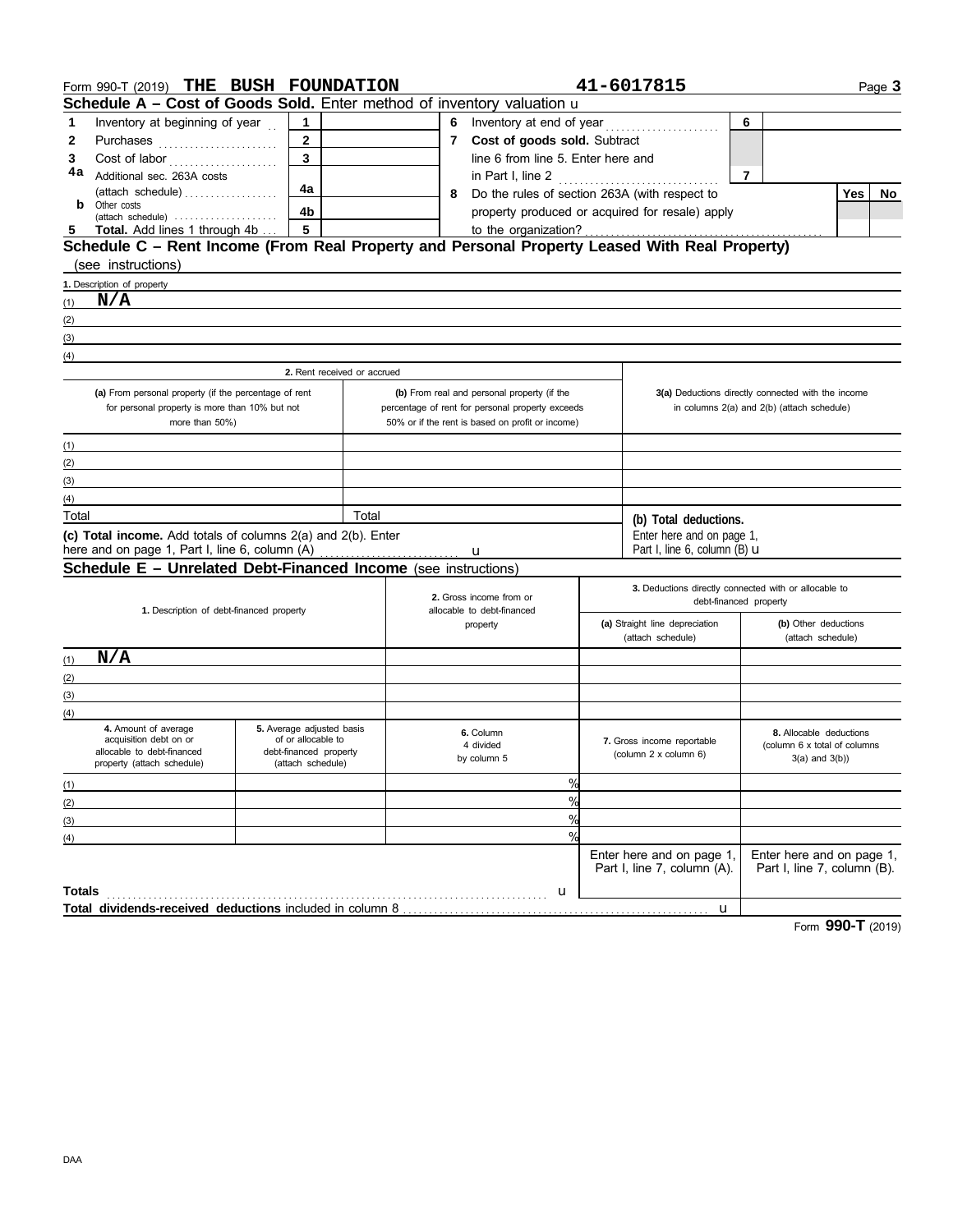| THE<br>Form 990-T (2019)                                                                                                      | <b>BUSH FOUNDATION</b>                                     |   |                                                                                            |  |                                                                                                                                       |   |                                                                                            | 41-6017815                                                                        |                                                                                           |  | Page 4                                                                                          |  |  |
|-------------------------------------------------------------------------------------------------------------------------------|------------------------------------------------------------|---|--------------------------------------------------------------------------------------------|--|---------------------------------------------------------------------------------------------------------------------------------------|---|--------------------------------------------------------------------------------------------|-----------------------------------------------------------------------------------|-------------------------------------------------------------------------------------------|--|-------------------------------------------------------------------------------------------------|--|--|
| Schedule F - Interest, Annuities, Royalties, and Rents From Controlled Organizations (see instructions)                       |                                                            |   |                                                                                            |  |                                                                                                                                       |   |                                                                                            |                                                                                   |                                                                                           |  |                                                                                                 |  |  |
| 1. Name of controlled<br>organization                                                                                         |                                                            |   | 2. Employer<br>identification number                                                       |  | 3. Net unrelated income<br>(loss) (see instructions)                                                                                  |   | Exempt Controlled Organizations<br>4. Total of specified<br>payments made                  |                                                                                   | 5. Part of column 4 that is<br>included in the controlling<br>organization's gross income |  | 6. Deductions directly<br>connected with income<br>in column 5                                  |  |  |
| $(1)$ $N/A$                                                                                                                   |                                                            |   |                                                                                            |  |                                                                                                                                       |   |                                                                                            |                                                                                   |                                                                                           |  |                                                                                                 |  |  |
| (2)                                                                                                                           |                                                            |   |                                                                                            |  |                                                                                                                                       |   |                                                                                            |                                                                                   |                                                                                           |  |                                                                                                 |  |  |
| (3)<br><u> 1989 - Johann Stoff, deutscher Stoffen und der Stoffen und der Stoffen und der Stoffen und der Stoffen und der</u> |                                                            |   |                                                                                            |  |                                                                                                                                       |   |                                                                                            |                                                                                   |                                                                                           |  |                                                                                                 |  |  |
| (4)                                                                                                                           |                                                            |   |                                                                                            |  |                                                                                                                                       |   |                                                                                            |                                                                                   |                                                                                           |  |                                                                                                 |  |  |
| Nonexempt Controlled Organizations                                                                                            |                                                            |   |                                                                                            |  |                                                                                                                                       |   |                                                                                            |                                                                                   |                                                                                           |  |                                                                                                 |  |  |
| 7. Taxable Income                                                                                                             |                                                            |   | 8. Net unrelated income<br>(loss) (see instructions)                                       |  | 9. Total of specified<br>payments made                                                                                                |   | 10. Part of column 9 that is<br>included in the controlling<br>organization's gross income |                                                                                   |                                                                                           |  | 11. Deductions directly<br>connected with income in<br>column 10                                |  |  |
| (1)<br><u> 1989 - Johann Barn, amerikansk politiker (</u>                                                                     |                                                            |   |                                                                                            |  |                                                                                                                                       |   |                                                                                            |                                                                                   |                                                                                           |  |                                                                                                 |  |  |
| (2)<br><u> 1989 - Johann Stein, mars an de Brazilia (b. 1989)</u>                                                             |                                                            |   | the control of the control of the control of                                               |  |                                                                                                                                       |   |                                                                                            |                                                                                   |                                                                                           |  |                                                                                                 |  |  |
| (3)<br><u> 1989 - Johann Stein, marwolaethau a bhann an t-Amhair an t-Amhair an t-Amhair an t-Amhair an t-Amhair an t-A</u>   |                                                            |   |                                                                                            |  |                                                                                                                                       |   |                                                                                            |                                                                                   |                                                                                           |  |                                                                                                 |  |  |
| (4)<br>the control of the control of the control of the control of the control of                                             |                                                            |   |                                                                                            |  |                                                                                                                                       |   |                                                                                            |                                                                                   |                                                                                           |  |                                                                                                 |  |  |
| Totals                                                                                                                        |                                                            |   |                                                                                            |  |                                                                                                                                       | u |                                                                                            | Add columns 5 and 10.<br>Enter here and on page 1,<br>Part I, line 8, column (A). |                                                                                           |  | Add columns 6 and 11.<br>Enter here and on page 1,<br>Part I, line 8, column (B).               |  |  |
| Schedule G - Investment Income of a Section 501(c)(7), (9), or (17) Organization (see instructions)                           |                                                            |   |                                                                                            |  |                                                                                                                                       |   |                                                                                            |                                                                                   |                                                                                           |  |                                                                                                 |  |  |
| 1. Description of income                                                                                                      |                                                            |   | 2. Amount of income                                                                        |  | 3. Deductions<br>directly connected<br>(attach schedule)                                                                              |   |                                                                                            | 4. Set-asides<br>(attach schedule)                                                |                                                                                           |  | <b>5.</b> Total deductions<br>and set-asides (col. 3<br>plus col.4)                             |  |  |
| (1) $N/A$                                                                                                                     |                                                            |   |                                                                                            |  |                                                                                                                                       |   |                                                                                            |                                                                                   |                                                                                           |  |                                                                                                 |  |  |
| (2)                                                                                                                           |                                                            |   |                                                                                            |  |                                                                                                                                       |   |                                                                                            |                                                                                   |                                                                                           |  |                                                                                                 |  |  |
| <u> 1989 - Johann Barn, amerikansk politiker (d. 1989)</u><br>(3)                                                             |                                                            |   |                                                                                            |  |                                                                                                                                       |   |                                                                                            |                                                                                   |                                                                                           |  |                                                                                                 |  |  |
| (4)                                                                                                                           |                                                            |   |                                                                                            |  |                                                                                                                                       |   |                                                                                            |                                                                                   |                                                                                           |  |                                                                                                 |  |  |
|                                                                                                                               |                                                            | u | Enter here and on page 1,<br>Part I, line 9, column (A).                                   |  |                                                                                                                                       |   |                                                                                            |                                                                                   |                                                                                           |  | Enter here and on page 1,<br>Part I, line 9, column (B).                                        |  |  |
| Schedule I - Exploited Exempt Activity Income, Other Than Advertising Income (see instructions)                               |                                                            |   |                                                                                            |  |                                                                                                                                       |   |                                                                                            |                                                                                   |                                                                                           |  |                                                                                                 |  |  |
| 2. Gross<br>unrelated<br>1. Description of exploited activity<br>business income<br>from trade or<br>business                 |                                                            |   | 3. Expenses<br>directly<br>connected with<br>production of<br>unrelated<br>business income |  | 4. Net income (loss)<br>from unrelated trade<br>or business (column<br>2 minus column 3).<br>If a gain, compute<br>cols. 5 through 7. |   | 5. Gross income<br>from activity that<br>is not unrelated<br>business income               |                                                                                   | 6. Expenses<br>attributable to<br>column 5                                                |  | 7. Excess exempt<br>expenses<br>(column 6 minus<br>column 5, but not<br>more than<br>column 4). |  |  |
| $(1)$ N/A                                                                                                                     |                                                            |   |                                                                                            |  |                                                                                                                                       |   |                                                                                            |                                                                                   |                                                                                           |  |                                                                                                 |  |  |
|                                                                                                                               |                                                            |   |                                                                                            |  |                                                                                                                                       |   |                                                                                            |                                                                                   |                                                                                           |  |                                                                                                 |  |  |
| (2)<br>(3)                                                                                                                    |                                                            |   |                                                                                            |  |                                                                                                                                       |   |                                                                                            |                                                                                   |                                                                                           |  |                                                                                                 |  |  |
| (4)                                                                                                                           |                                                            |   |                                                                                            |  |                                                                                                                                       |   |                                                                                            |                                                                                   |                                                                                           |  |                                                                                                 |  |  |
| <b>Totals</b><br>u                                                                                                            | Enter here and on<br>page 1, Part I,<br>line 10, col. (A). |   | Enter here and on<br>page 1, Part I,<br>line 10, col. (B).                                 |  |                                                                                                                                       |   |                                                                                            |                                                                                   |                                                                                           |  | Enter here and<br>on page 1,<br>Part II, line 25.                                               |  |  |
| <b>Schedule J - Advertising Income</b> (see instructions)                                                                     |                                                            |   |                                                                                            |  |                                                                                                                                       |   |                                                                                            |                                                                                   |                                                                                           |  |                                                                                                 |  |  |
| Income From Periodicals Reported on a Consolidated Basis<br>Part I                                                            |                                                            |   |                                                                                            |  |                                                                                                                                       |   |                                                                                            |                                                                                   |                                                                                           |  |                                                                                                 |  |  |
| 1. Name of periodical                                                                                                         | 2. Gross<br>advertising<br>income                          |   | 3. Direct<br>advertising costs                                                             |  | 4. Advertising<br>gain or (loss) (col.<br>2 minus col. 3). If<br>a gain, compute<br>cols. 5 through 7.                                |   | 5. Circulation<br>income                                                                   |                                                                                   | 6. Readership<br>costs                                                                    |  | 7. Excess readership<br>costs (column 6<br>minus column 5, but<br>not more than<br>column 4).   |  |  |
| $(1)$ N/A                                                                                                                     |                                                            |   |                                                                                            |  |                                                                                                                                       |   |                                                                                            |                                                                                   |                                                                                           |  |                                                                                                 |  |  |
| (2)                                                                                                                           |                                                            |   |                                                                                            |  |                                                                                                                                       |   |                                                                                            |                                                                                   |                                                                                           |  |                                                                                                 |  |  |
| (3)<br>the control of the control of the control of                                                                           |                                                            |   |                                                                                            |  |                                                                                                                                       |   |                                                                                            |                                                                                   |                                                                                           |  |                                                                                                 |  |  |
| (4)                                                                                                                           |                                                            |   |                                                                                            |  |                                                                                                                                       |   |                                                                                            |                                                                                   |                                                                                           |  |                                                                                                 |  |  |
| Totals (carry to Part II, line $(5)$ ) $\mathbf{u}$                                                                           |                                                            |   |                                                                                            |  |                                                                                                                                       |   |                                                                                            |                                                                                   |                                                                                           |  |                                                                                                 |  |  |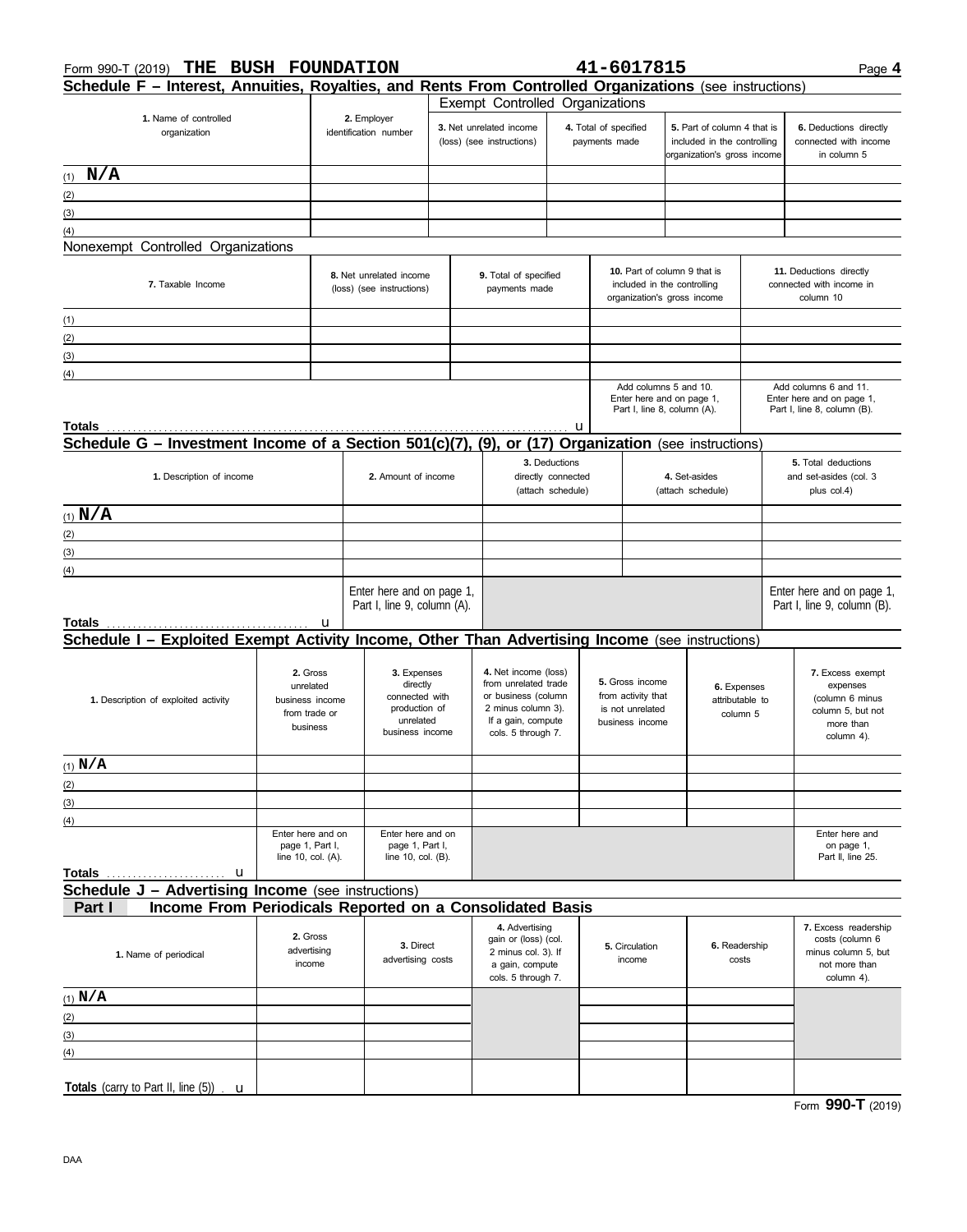# Form 990-T (2019) Page **5 THE BUSH FOUNDATION 41-6017815**

2 through 7 on a line-by-line basis.) **Part II Income From Periodicals Reported on a Separate Basis** (For each periodical listed in Part II, fill in columns

| 1. Name of periodical                                                             | 2. Gross<br>advertising<br>income                          | 3. Direct<br>advertising costs                             | 4. Advertising<br>gain or (loss) (col.<br>2 minus col. 3). If<br>a gain, compute | 5. Circulation<br>income | 6. Readership<br>costs | 7. Excess readership<br>costs (column 6<br>minus column 5, but<br>not more than |  |  |  |
|-----------------------------------------------------------------------------------|------------------------------------------------------------|------------------------------------------------------------|----------------------------------------------------------------------------------|--------------------------|------------------------|---------------------------------------------------------------------------------|--|--|--|
|                                                                                   |                                                            |                                                            | cols. 5 through 7.                                                               |                          |                        | column 4).                                                                      |  |  |  |
| $(1)$ N/A                                                                         |                                                            |                                                            |                                                                                  |                          |                        |                                                                                 |  |  |  |
| (2)                                                                               |                                                            |                                                            |                                                                                  |                          |                        |                                                                                 |  |  |  |
| (3)                                                                               |                                                            |                                                            |                                                                                  |                          |                        |                                                                                 |  |  |  |
| (4)                                                                               |                                                            |                                                            |                                                                                  |                          |                        |                                                                                 |  |  |  |
| Totals from Part I  u                                                             |                                                            |                                                            |                                                                                  |                          |                        |                                                                                 |  |  |  |
|                                                                                   | Enter here and on<br>page 1, Part I,<br>line 11, col. (A). | Enter here and on<br>page 1, Part I,<br>line 11, col. (B). |                                                                                  |                          |                        | Enter here and<br>on page 1,<br>Part II, line 26.                               |  |  |  |
| <b>Totals, Part II (lines 1-5)</b> u                                              |                                                            |                                                            |                                                                                  |                          |                        |                                                                                 |  |  |  |
| Schodulo K - Componention of Officers, Directors, and Trustees (see instructions) |                                                            |                                                            |                                                                                  |                          |                        |                                                                                 |  |  |  |

#### (1) (2) (3) (4) u business unrelated business **1.** Name **2.** Title time devoted to **4.** Compensation attributable to **3.** Percent of %  $\overline{\frac{9}{6}}$ %  $0.80%$ **Total.** Enter here and on page 1, Part ll, line 14 **Schedule K – Compensation of Officers, Directors, and Trustees** (see instructions) **GREGORY KEANE CFO 0.80 2,052 2,052**

Form **990-T** (2019)